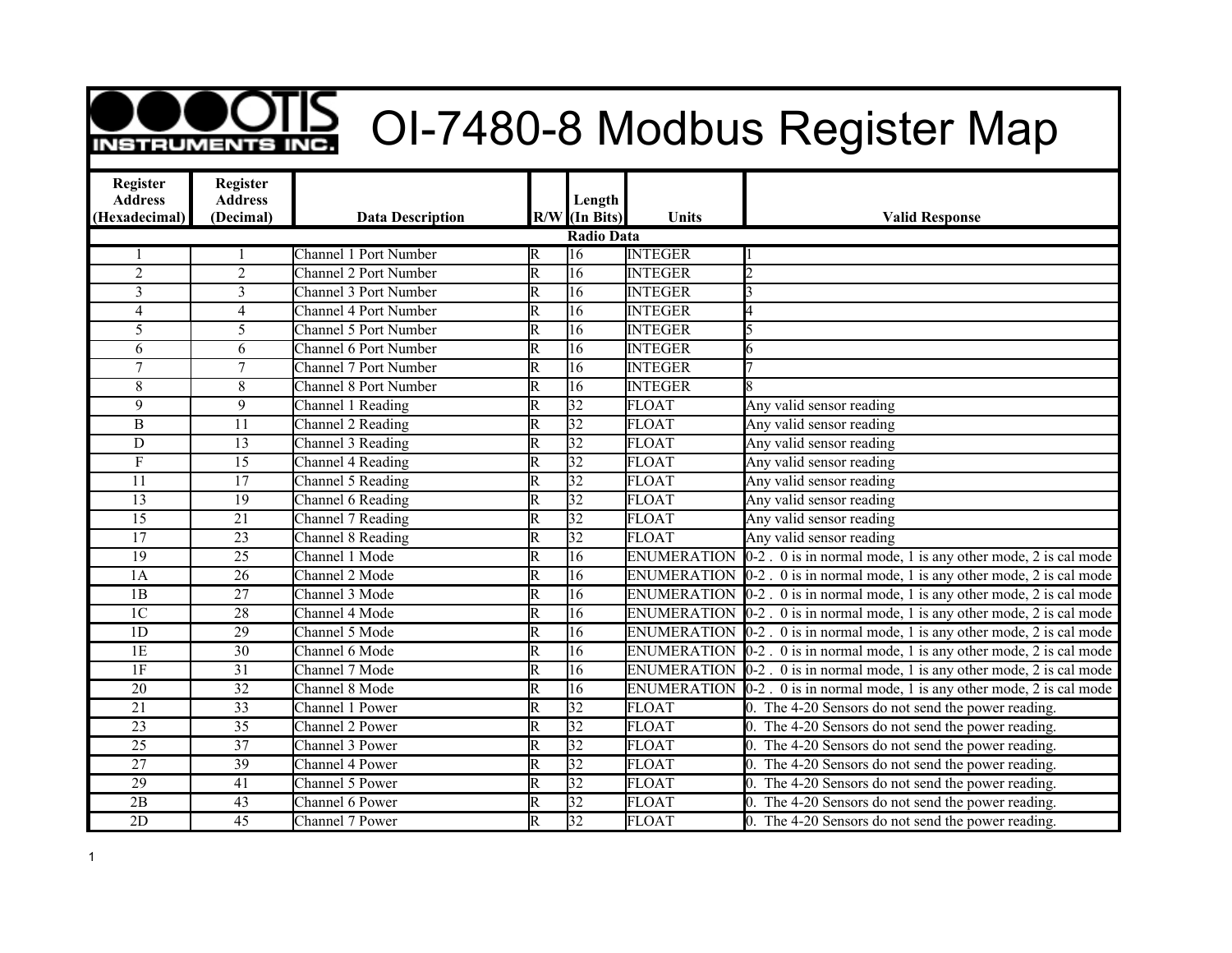| 2F              | 47              | Channel 8 Power          | $\overline{\mathbb{R}}$ | 32              | <b>FLOAT</b> | 0. The 4-20 Sensors do not send the power reading.                   |
|-----------------|-----------------|--------------------------|-------------------------|-----------------|--------------|----------------------------------------------------------------------|
| $\overline{31}$ | 49              | Channel 1 Sensor Type    | $\overline{\mathrm{R}}$ | $\overline{16}$ |              | ENUMERATION 0. The 4-20 Sensors do not send the Sensor Type.         |
| $\overline{32}$ | $\overline{50}$ | Channel 2 Sensor Type    | R                       | $\overline{16}$ |              | ENUMERATION 0. The 4-20 Sensors do not send the Sensor Type.         |
| $\overline{33}$ | $\overline{51}$ | Channel 3 Sensor Type    | $\overline{\mathsf{R}}$ | $\overline{16}$ |              | ENUMERATION $\vert$ 0. The 4-20 Sensors do not send the Sensor Type. |
| $\overline{34}$ | $\overline{52}$ | Channel 4 Sensor Type    | $\overline{\mathbb{R}}$ | $\overline{16}$ |              | ENUMERATION 0. The 4-20 Sensors do not send the Sensor Type.         |
| $\overline{35}$ | 53              | Channel 5 Sensor Type    | $\overline{\mathrm{R}}$ | 16              |              | ENUMERATION $\vert$ 0. The 4-20 Sensors do not send the Sensor Type. |
| $\overline{36}$ | $\overline{54}$ | Channel 6 Sensor Type    | $\overline{\mathrm{R}}$ | $\overline{16}$ |              | ENUMERATION 0. The 4-20 Sensors do not send the Sensor Type.         |
| $\overline{37}$ | $\overline{55}$ | Channel 7 Sensor Type    | $\overline{\mathsf{R}}$ | $\overline{16}$ |              | ENUMERATION 0. The 4-20 Sensors do not send the Sensor Type.         |
| 38              | 56              | Channel 8 Sensor Type    | $\overline{\mathrm{R}}$ | 16              |              | ENUMERATION 0. The 4-20 Sensors do not send the Sensor Type.         |
| 39              | $\overline{57}$ | Channel 1 Gas Type       | R/W                     | $\overline{16}$ |              | ENUMERATION 0-127 See Gas Enumeration below                          |
| 3A              | 58              | Channel 2 Gas Type       | R/W                     | $\overline{16}$ |              | ENUMERATION 0-127 See Gas Enumeration below                          |
| 3B              | 59              | Channel 3 Gas Type       | R/W                     | 16              |              | ENUMERATION 0-127 See Gas Enumeration below                          |
| $\overline{3C}$ | 60              | Channel 4 Gas Type       | R/W                     | $ 16\rangle$    |              | ENUMERATION 0-127 See Gas Enumeration below                          |
| $\overline{3D}$ | $\overline{61}$ | Channel 5 Gas Type       | R/W                     | $\overline{16}$ |              | ENUMERATION 0-127 See Gas Enumeration below                          |
| 3E              | 62              | Channel 6 Gas Type       | R/W                     | 16              |              | ENUMERATION 0-127 See Gas Enumeration below                          |
| 3F              | $\overline{63}$ | Channel 7 Gas Type       | R/W                     | $\overline{16}$ |              | ENUMERATION 0-127 See Gas Enumeration below                          |
| 40              | 64              | Channel 8 Gas Type       | R/W                     | $\overline{16}$ |              | ENUMERATION 0-127 See Gas Enumeration below                          |
| 41              | 65              | Channel 1 Fault          | $\overline{\mathsf{R}}$ | $\overline{16}$ |              | ENUMERATION 0 or 13. The 4-20 Sensors do not send what type of Fault |
| 42              | 66              | Channel 2 Fault          | $\overline{\mathsf{R}}$ | $\overline{16}$ |              | ENUMERATION 0 or 13. The 4-20 Sensors do not send what type of Fault |
| $\overline{43}$ | 67              | Channel 3 Fault          | $\overline{\mathbb{R}}$ | $\overline{16}$ |              | ENUMERATION 0 or 13. The 4-20 Sensors do not send what type of Fault |
| 44              | 68              | Channel 4 Fault          | $\overline{\mathrm{R}}$ | $\overline{16}$ |              | ENUMERATION 0 or 13. The 4-20 Sensors do not send what type of Fault |
| $\overline{45}$ | 69              | Channel 5 Fault          | $\overline{\mathrm{R}}$ | $\overline{16}$ |              | ENUMERATION 0 or 13. The 4-20 Sensors do not send what type of Fault |
| 46              | $\overline{70}$ | Channel 6 Fault          | $\overline{\mathbb{R}}$ | $\overline{16}$ |              | ENUMERATION 0 or 13. The 4-20 Sensors do not send what type of Fault |
| $\overline{47}$ | $\overline{71}$ | Channel 7 Fault          | $\overline{\mathbb{R}}$ | $\overline{16}$ |              | ENUMERATION 0 or 13. The 4-20 Sensors do not send what type of Fault |
| 48              | $\overline{72}$ | Channel 8 Fault          | $\overline{\mathrm{R}}$ | $\overline{16}$ |              | ENUMERATION 0 or 13. The 4-20 Sensors do not send what type of Fault |
| 49              | $\overline{73}$ | Channel 1 On/Off         | R/W                     | $ 16\rangle$    |              | ENUMERATION $[0 - 1, 0$ means off, 1 means on                        |
| 4A              | $\overline{74}$ | Channel 2 On/Off         | R/W                     | $\overline{16}$ |              | ENUMERATION $[0 - 1, 0$ means off, 1 means on                        |
| $\overline{AB}$ | $\overline{75}$ | Channel 3 On/Off         | R/W                     | $ 16\rangle$    |              | ENUMERATION $\vert 0 - 1$ , 0 means off, 1 means on                  |
| 4C              | $\overline{76}$ | Channel 4 On/Off         | R/W                     | 16              |              | ENUMERATION $\vert 0-1, 0 \vert$ means off, 1 means on               |
| $\overline{4D}$ | $\overline{77}$ | Channel 5 On/Off         | R/W                     | $ 16\rangle$    |              | ENUMERATION $\vert 0-1, 0 \vert$ means off, 1 means on               |
| 4E              | 78              | Channel 6 On/Off         | R/W                     | $ 16\rangle$    |              | ENUMERATION $\vert 0-1, 0 \vert$ means off, 1 means on               |
| 4F              | $\overline{79}$ | Channel 7 On/Off         | R/W                     | 16              |              | ENUMERATION $\vert 0 - 1, 0 \rangle$ means off, 1 means on           |
| $\overline{50}$ | $\overline{80}$ | Channel 8 On/Off         | $\overline{R/W}$        | $\overline{16}$ |              | ENUMERATION $[0 - 1, 0$ means off, 1 means on                        |
| $\overline{51}$ | $\overline{81}$ | Channel 1 Relay 1 On/Off | R/W                     | 16              |              | ENUMERATION $\vert 0-1, 0 \vert$ means off, 1 means on               |
| 52              | $\overline{82}$ | Channel 2 Relay 1 On/Off | R/W                     | 16              |              | ENUMERATION $[0 - 1, 0$ means off, 1 means on                        |
| $\overline{53}$ | 83              | Channel 3 Relay 1 On/Off | R/W                     | $\overline{16}$ |              | ENUMERATION $\vert 0-1, 0 \vert$ means off, 1 means on               |
| 54              | 84              | Channel 4 Relay 1 On/Off | R/W                     | 16              |              | ENUMERATION $[0 - 1, 0$ means off, 1 means on                        |
| 55              | 85              | Channel 5 Relay 1 On/Off | R/W                     | 16              |              | ENUMERATION $\vert 0-1, 0 \vert$ means off, 1 means on               |
| $\overline{56}$ | 86              | Channel 6 Relay 1 On/Off | R/W                     | $ 16\rangle$    |              | ENUMERATION $\vert 0-1, 0 \vert$ means off, 1 means on               |
| 57              | 87              | Channel 7 Relay 1 On/Off | $R/W$ 16                |                 |              | ENUMERATION $[0 - 1, 0$ means off, 1 means on                        |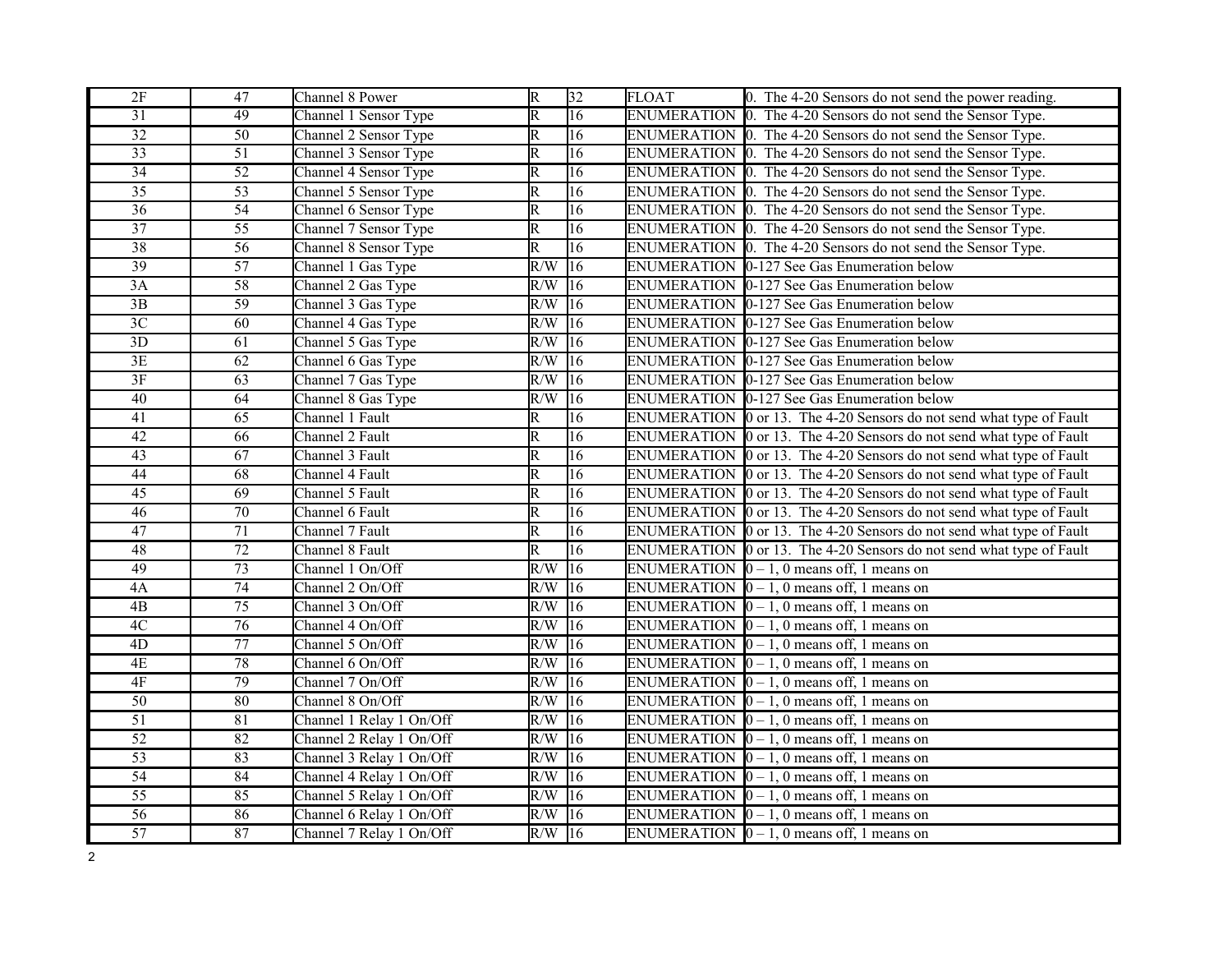| 58              | 88               | Channel 8 Relay 1 On/Off        | $R/W$ 16 |                 |                    | ENUMERATION $\vert 0-1, 0 \vert$ means off, 1 means on              |
|-----------------|------------------|---------------------------------|----------|-----------------|--------------------|---------------------------------------------------------------------|
| $\overline{59}$ | 89               | Channel 1 Relay 1 High/Low      | $R/W$ 16 |                 |                    | ENUMERATION $\vert 0 - 1 \vert$ , 0 means low, 1 means high         |
| 5A              | $\overline{90}$  | Channel 2 Relay 1 High/Low      | $R/W$ 16 |                 |                    | ENUMERATION $\vert 0 - 1 \vert$ , 0 means low, 1 means high         |
| $\overline{5B}$ | 91               | Channel 3 Relay 1 High/Low      | R/W      | 16              |                    | ENUMERATION $\vert 0 - 1 \vert$ , 0 means low, 1 means high         |
| $\overline{5C}$ | $\overline{92}$  | Channel 4 Relay 1 High/Low      | R/W      | 16              |                    | ENUMERATION $\vert 0 - 1 \vert$ , 0 means low, 1 means high         |
| 5D              | 93               | Channel 5 Relay 1 High/Low      | R/W      | 16              |                    | ENUMERATION $\vert 0 - 1 \vert$ , 0 means low, 1 means high         |
| $\overline{5E}$ | 94               | Channel 6 Relay 1 High/Low      | R/W      | 16              |                    | ENUMERATION $\vert 0 - 1 \vert$ , 0 means low, 1 means high         |
| $5F$            | 95               | Channel 7 Relay 1 High/Low      | R/W      | $ 16\rangle$    |                    | ENUMERATION $\vert 0 - 1 \vert$ , 0 means low, 1 means high         |
| 60              | 96               | Channel 8 Relay 1 High/Low      | R/W      | 16              |                    | ENUMERATION $\vert 0 - 1 \vert$ , 0 means low, 1 means high         |
| $\overline{61}$ | $\overline{97}$  | Channel 1 Relay 1 Set Point     | R/W      | 32              | <b>FLOAT</b>       | Float < 2000. When writing it needs to be less than the scale.      |
| 63              | 99               | Channel 2 Relay 1 Set Point     | R/W      | $\overline{32}$ | <b>FLOAT</b>       | $F$ loat < 2000. When writing it needs to be less than the scale.   |
| 65              | 101              | Channel 3 Relay 1 Set Point     | R/W      | 32              | <b>FLOAT</b>       | Float < 2000. When writing it needs to be less than the scale.      |
| 67              | 103              | Channel 4 Relay 1 Set Point     | R/W      | $\overline{32}$ | <b>FLOAT</b>       | Float < 2000. When writing it needs to be less than the scale.      |
| 69              | 105              | Channel 5 Relay 1 Set Point     | $R/W$ 32 |                 | <b>FLOAT</b>       | Float < 2000. When writing it needs to be less than the scale.      |
| 6B              | 107              | Channel 6 Relay 1 Set Point     | $R/W$ 32 |                 | <b>FLOAT</b>       | Float $\leq$ 2000. When writing it needs to be less than the scale. |
| 6D              | 109              | Channel 7 Relay 1 Set Point     | R/W      | $\sqrt{32}$     | <b>FLOAT</b>       | Float < 2000. When writing it needs to be less than the scale.      |
| 6F              | 111              | Channel 8 Relay 1 Set Point     | R/W      | $\overline{32}$ | <b>FLOAT</b>       | $F$ loat < 2000. When writing it needs to be less than the scale.   |
| $\overline{71}$ | 113              | Channel 1 Relay 1 Latch/Unlatch | R/W      | 16              | <b>ENUMERATION</b> | $0 - 1$ , 0 means unlatch, 1 means latch                            |
| $\overline{72}$ | 114              | Channel 2 Relay 1 Latch/Unlatch | R/W      | $ 16\rangle$    |                    | ENUMERATION $\vert 0 - 1 \vert$ , 0 means unlatch, 1 means latch    |
| $\overline{73}$ | 115              | Channel 3 Relay 1 Latch/Unlatch | R/W      | 16              |                    | ENUMERATION $\vert 0 - 1 \vert$ , 0 means unlatch, 1 means latch    |
| $\overline{74}$ | 116              | Channel 4 Relay 1 Latch/Unlatch | R/W      | 16              |                    | ENUMERATION 0 - 1,0 means unlatch, 1 means latch                    |
| $\overline{75}$ | $\overline{117}$ | Channel 5 Relay 1 Latch/Unlatch | R/W      | 16              |                    | ENUMERATION $\vert 0 - 1 \vert$ , 0 means unlatch, 1 means latch    |
| $\overline{76}$ | 118              | Channel 6 Relay 1 Latch/Unlatch | R/W      | $ 16\rangle$    |                    | ENUMERATION $\vert 0 - 1 \vert$ , 0 means unlatch, 1 means latch    |
| $\overline{77}$ | 119              | Channel 7 Relay 1 Latch/Unlatch | R/W      | $\overline{16}$ |                    | ENUMERATION 0 - 1,0 means unlatch, 1 means latch                    |
| 78              | 120              | Channel 8 Relay 1 Latch/Unlatch | R/W      | $ 16\rangle$    |                    | ENUMERATION $\vert 0 - 1 \vert$ , 0 means unlatch, 1 means latch    |
| 79              | 121              | Channel 1 Relay 2 On/Off        | R/W      | 16              |                    | ENUMERATION $\vert 0 - 1$ , 0 means off, 1 means on                 |
| 7A              | 122              | Channel 2 Relay 2 On/Off        | R/W      | 16              |                    | ENUMERATION $[0 - 1, 0$ means off, 1 means on                       |
| $\overline{7B}$ | 123              | Channel 3 Relay 2 On/Off        | R/W      | 16              |                    | ENUMERATION $[0 - 1, 0$ means off, 1 means on                       |
| 7C              | 124              | Channel 4 Relay 2 On/Off        | R/W      | 16              |                    | ENUMERATION $[0 - 1, 0$ means off, 1 means on                       |
| $\overline{7D}$ | 125              | Channel 5 Relay 2 On/Off        | R/W      | 16              |                    | ENUMERATION $[0 - 1, 0$ means off, 1 means on                       |
| 7E              | $\overline{126}$ | Channel 6 Relay 2 On/Off        | R/W      | $ 16\rangle$    |                    | ENUMERATION $\vert 0-1, 0 \vert$ means off, 1 means on              |
| $7\mathrm{F}$   | 127              | Channel 7 Relay 2 On/Off        | R/W      | 16              |                    | ENUMERATION $[0 - 1, 0$ means off, 1 means on                       |
| 80              | 128              | Channel 8 Relay 2 On/Off        | R/W      | $ 16\rangle$    |                    | ENUMERATION $\vert 0-1, 0 \vert$ means off, 1 means on              |
| 81              | 129              | Channel 1 Relay 2 High/Low      | R/W      | 16              |                    | ENUMERATION $\vert 0 - 1 \vert$ , 0 means low, 1 means high         |
| 82              | 130              | Channel 2 Relay 2 High/Low      | R/W      | 16              |                    | ENUMERATION $\vert 0 - 1 \vert$ , 0 means low, 1 means high         |
| 83              | 131              | Channel 3 Relay 2 High/Low      | R/W      | 16              |                    | ENUMERATION $\vert 0 - 1 \vert$ , 0 means low, 1 means high         |
| 84              | 132              | Channel 4 Relay 2 High/Low      | R/W      | 16              |                    | ENUMERATION $\vert 0 - 1 \vert$ , 0 means low, 1 means high         |
| 85              | 133              | Channel 5 Relay 2 High/Low      | R/W      | 16              |                    | ENUMERATION $\vert 0 - 1 \vert$ , 0 means low, 1 means high         |
| 86              | 134              | Channel 6 Relay 2 High/Low      | R/W      | 16              |                    | ENUMERATION $\vert 0 - 1 \vert$ , 0 means low, 1 means high         |
| 87              | 135              | Channel 7 Relay 2 High/Low      | $R/W$ 16 |                 |                    | ENUMERATION $\vert 0 - 1 \vert$ , 0 means low, 1 means high         |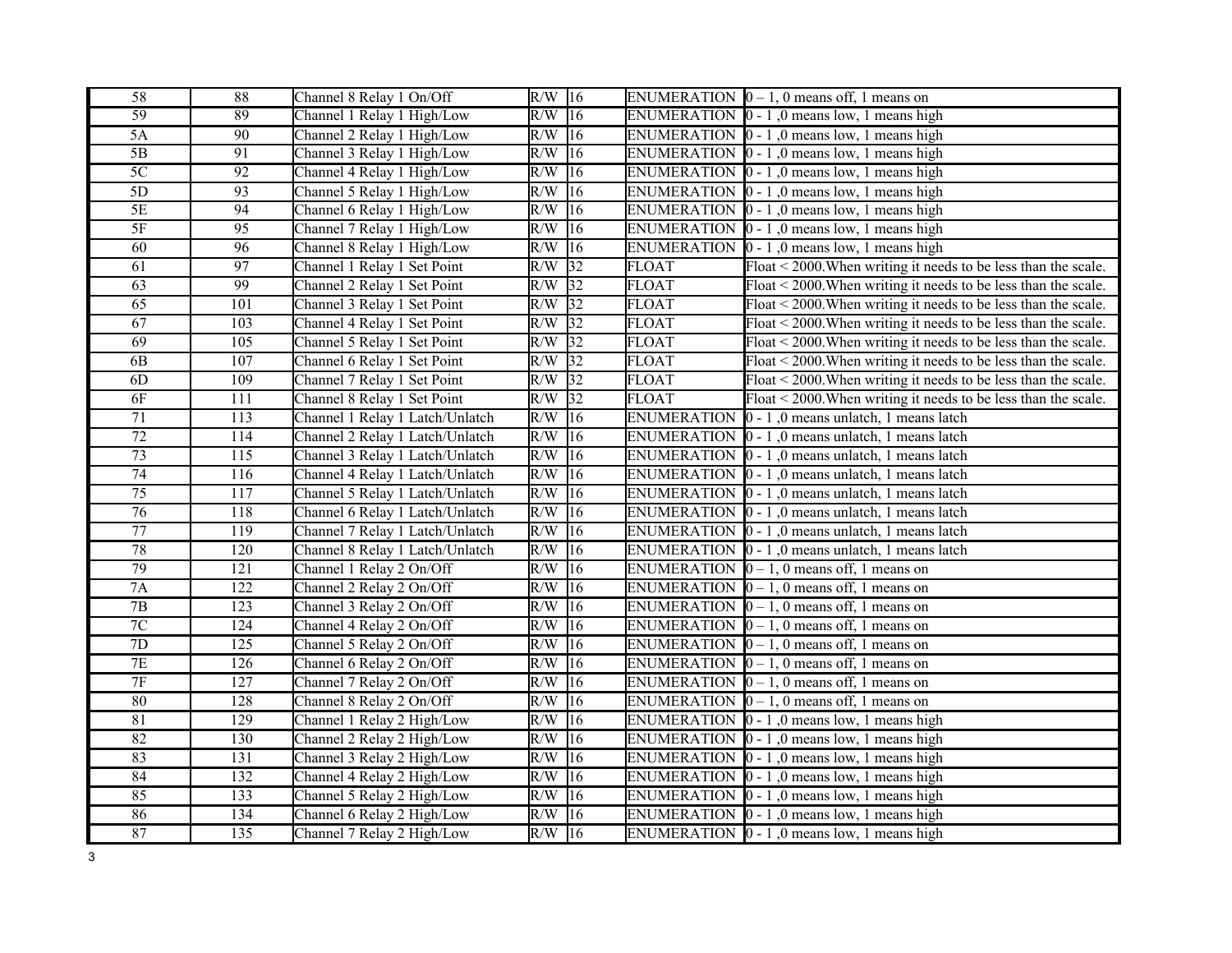| 88                     | 136              | Channel 8 Relay 2 High/Low      | $R/W$ 16         |                 |                    | ENUMERATION $\vert 0 - 1 \vert$ , 0 means low, 1 means high         |
|------------------------|------------------|---------------------------------|------------------|-----------------|--------------------|---------------------------------------------------------------------|
| 89                     | 137              | Channel 1 Relay 2 Set Point     | R/W              | $\overline{32}$ | <b>FLOAT</b>       | Float < 2000. When writing it needs to be less than the scale.      |
| 8B                     | 139              | Channel 2 Relay 2 Set Point     | R/W              | $\sqrt{32}$     | <b>FLOAT</b>       | Float $\leq$ 2000. When writing it needs to be less than the scale. |
| 8D                     | 141              | Channel 3 Relay 2 Set Point     | R/W              | 32              | <b>FLOAT</b>       | Float $\leq$ 2000. When writing it needs to be less than the scale. |
| 8F                     | 143              | Channel 4 Relay 2 Set Point     | R/W              | 32              | <b>FLOAT</b>       | Float < 2000. When writing it needs to be less than the scale.      |
| 91                     | 145              | Channel 5 Relay 2 Set Point     | R/W              | 32              | <b>FLOAT</b>       | Float < 2000. When writing it needs to be less than the scale.      |
| 93                     | 147              | Channel 6 Relay 2 Set Point     | R/W              | 32              | <b>FLOAT</b>       | Float < 2000. When writing it needs to be less than the scale.      |
| 95                     | 149              | Channel 7 Relay 2 Set Point     | R/W              | 32              | <b>FLOAT</b>       | Float < 2000. When writing it needs to be less than the scale.      |
| $\overline{97}$        | 151              | Channel 8 Relay 2 Set Point     | R/W              | 32              | <b>FLOAT</b>       | Float < 2000. When writing it needs to be less than the scale.      |
| 99                     | 153              | Channel 1 Relay 2 Latch/Unlatch | R/W              | $\overline{16}$ | <b>ENUMERATION</b> | $0 - 1$ , 0 means unlatch, 1 means latch                            |
| 9A                     | $\overline{154}$ | Channel 2 Relay 2 Latch/Unlatch | R/W              | 16              | <b>ENUMERATION</b> | $ 0 - 1 $ , 0 means unlatch, 1 means latch                          |
| 9B                     | 155              | Channel 3 Relay 2 Latch/Unlatch | R/W              | $\overline{16}$ | <b>ENUMERATION</b> | $0 - 1$ , 0 means unlatch, 1 means latch                            |
| 9 <sup>C</sup>         | 156              | Channel 4 Relay 2 Latch/Unlatch | R/W              | 16              | <b>ENUMERATION</b> | $\vert$ 0 - 1,0 means unlatch, 1 means latch                        |
| 9D                     | 157              | Channel 5 Relay 2 Latch/Unlatch | R/W              | 16              | <b>ENUMERATION</b> | $0 - 1$ , 0 means unlatch, 1 means latch                            |
| 9E                     | 158              | Channel 6 Relay 2 Latch/Unlatch | R/W              | 16              |                    | ENUMERATION $\vert 0 - 1 \vert$ , 0 means unlatch, 1 means latch    |
| 9F                     | 159              | Channel 7 Relay 2 Latch/Unlatch | R/W              | 16              | <b>ENUMERATION</b> | $0 - 1$ , 0 means unlatch, 1 means latch                            |
| A <sub>0</sub>         | 160              | Channel 8 Relay 2 Latch/Unlatch | R/W              | $ 16\rangle$    |                    | ENUMERATION $\vert 0 - 1 \vert$ , 0 means unlatch, 1 means latch    |
| A <sub>1</sub>         | 161              | Channel 1 Relay 3 On/Off        | R/W              | 16              | <b>ENUMERATION</b> | $0-1$ , 0 means off, 1 means on                                     |
| A2                     | 162              | Channel 2 Relay 3 On/Off        | R/W              | 16              |                    | ENUMERATION $[0 - 1, 0$ means off, 1 means on                       |
| $\overline{A3}$        | 163              | Channel 3 Relay 3 On/Off        | R/W              | $\overline{16}$ | <b>ENUMERATION</b> | $\boxed{0-1}$ , 0 means off, 1 means on                             |
| A4                     | 164              | Channel 4 Relay 3 On/Off        | R/W              | 16              | <b>ENUMERATION</b> | $0-1$ , 0 means off, 1 means on                                     |
| A <sub>5</sub>         | 165              | Channel 5 Relay 3 On/Off        | R/W              | 16              | <b>ENUMERATION</b> | $0-1$ , 0 means off, 1 means on                                     |
| A <sub>6</sub>         | 166              | Channel 6 Relay 3 On/Off        | R/W              | $\overline{16}$ |                    | ENUMERATION $[0 - 1, 0$ means off, 1 means on                       |
| A7                     | 167              | Channel 7 Relay 3 On/Off        | R/W              | 16              |                    | ENUMERATION $\vert 0-1, 0 \vert$ means off, 1 means on              |
| $\rm A8$               | 168              | Channel 8 Relay 3 On/Off        | R/W              | 16              |                    | ENUMERATION $[0 - 1, 0$ means off, 1 means on                       |
| $\overline{A9}$        | 169              | Channel 1 Relay 3 High/Low      | R/W              | 16              |                    | ENUMERATION $\vert 0 - 1 \vert$ , 0 means low, 1 means high         |
| AA                     | 170              | Channel 2 Relay 3 High/Low      | R/W              | 16              |                    | ENUMERATION $\vert 0 - 1 \vert$ , 0 means low, 1 means high         |
| AB                     | 171              | Channel 3 Relay 3 High/Low      | R/W              | 16              |                    | ENUMERATION $\vert 0 - 1 \vert$ , 0 means low, 1 means high         |
| $\mathbf{A}\mathbf{C}$ | 172              | Channel 4 Relay 3 High/Low      | R/W              | 16              |                    | ENUMERATION $\vert 0 - 1 \vert$ , 0 means low, 1 means high         |
| $\mbox{AD}$            | 173              | Channel 5 Relay 3 High/Low      | R/W              | 16              |                    | ENUMERATION $\vert 0 - 1 \vert$ , 0 means low, 1 means high         |
| AE                     | 174              | Channel 6 Relay 3 High/Low      | R/W              | 16              |                    | ENUMERATION $\vert 0 - 1 \vert$ , 0 means low, 1 means high         |
| $\rm AF$               | 175              | Channel 7 Relay 3 High/Low      | R/W              | 16              |                    | ENUMERATION $\vert 0 - 1 \vert$ , 0 means low, 1 means high         |
| B <sub>0</sub>         | 176              | Channel 8 Relay 3 High/Low      | R/W              | $ 16\rangle$    |                    | ENUMERATION $\vert 0 - 1 \vert$ , 0 means low, 1 means high         |
| $\overline{B1}$        | $\overline{177}$ | Channel 1 Relay 3 Set Point     | $R/\overline{W}$ | $\overline{32}$ | <b>FLOAT</b>       | Float < 2000. When writing it needs to be less than the scale.      |
| B <sub>3</sub>         | 179              | Channel 2 Relay 3 Set Point     | R/W              | 32              | <b>FLOAT</b>       | Float $\leq$ 2000. When writing it needs to be less than the scale. |
| B <sub>5</sub>         | 181              | Channel 3 Relay 3 Set Point     | R/W              | $\overline{32}$ | <b>FLOAT</b>       | Float < 2000. When writing it needs to be less than the scale.      |
| $\overline{B7}$        | 183              | Channel 4 Relay 3 Set Point     | R/W              | 32              | <b>FLOAT</b>       | Float $\leq$ 2000. When writing it needs to be less than the scale. |
| <b>B9</b>              | 185              | Channel 5 Relay 3 Set Point     | R/W              | 32              | <b>FLOAT</b>       | Float < 2000. When writing it needs to be less than the scale.      |
| $\overline{BB}$        | 187              | Channel 6 Relay 3 Set Point     | $R/\overline{W}$ | 32              | <b>FLOAT</b>       | Float < 2000. When writing it needs to be less than the scale.      |
| BD                     | 189              | Channel 7 Relay 3 Set Point     | R/W              | $\overline{32}$ | <b>FLOAT</b>       | $F$ loat < 2000. When writing it needs to be less than the scale.   |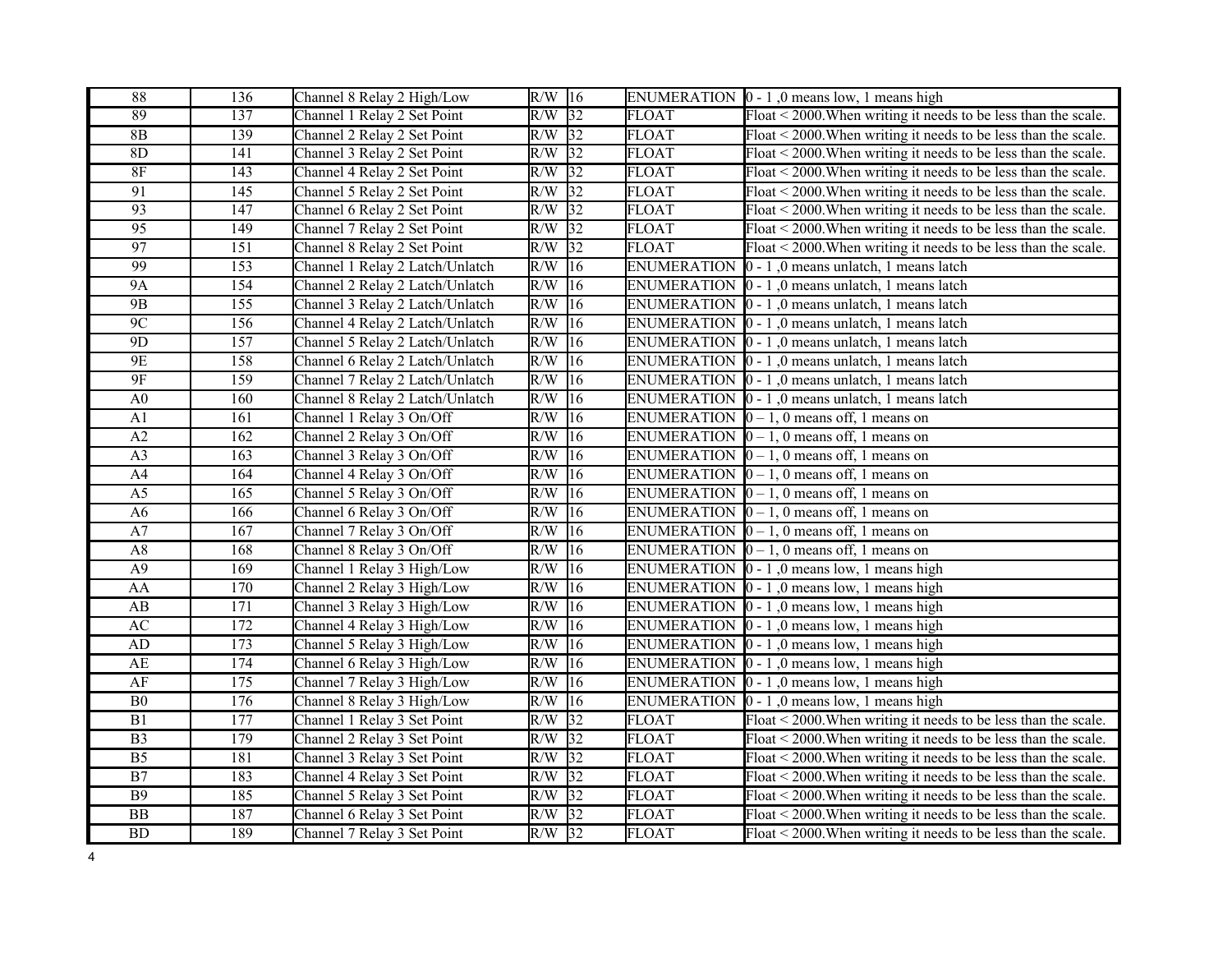| $\rm{BF}$                  | 191              | Channel 8 Relay 3 Set Point     | $R/W$ 32 |                 | <b>FLOAT</b>       | Float < 2000. When writing it needs to be less than the scale.    |
|----------------------------|------------------|---------------------------------|----------|-----------------|--------------------|-------------------------------------------------------------------|
| $\overline{C1}$            | 193              | Channel 1 Relay 3 Latch/Unlatch | R/W      | $\overline{16}$ | <b>ENUMERATION</b> | $\vert$ 0 - 1,0 means unlatch, 1 means latch                      |
| $\overline{C2}$            | 194              | Channel 2 Relay 3 Latch/Unlatch | R/W      | $ 16\rangle$    |                    | ENUMERATION  0 - 1,0 means unlatch, 1 means latch                 |
| $\overline{C}3$            | 195              | Channel 3 Relay 3 Latch/Unlatch | R/W      | 16              |                    | ENUMERATION $\vert 0 - 1 \vert$ , 0 means unlatch, 1 means latch  |
| $\overline{C4}$            | 196              | Channel 4 Relay 3 Latch/Unlatch | R/W      | 16              |                    | ENUMERATION $\vert 0 - 1 \vert$ , 0 means unlatch, 1 means latch  |
| $\overline{C5}$            | 197              | Channel 5 Relay 3 Latch/Unlatch | R/W      | 16              |                    | ENUMERATION $\vert 0 - 1 \vert$ , 0 means unlatch, 1 means latch  |
| $\overline{\text{C6}}$     | 198              | Channel 6 Relay 3 Latch/Unlatch | R/W      | 16              |                    | ENUMERATION $\vert 0 - 1 \vert$ , 0 means unlatch, 1 means latch  |
| $\overline{C7}$            | 199              | Channel 7 Relay 3 Latch/Unlatch | R/W      | $\overline{16}$ |                    | ENUMERATION $\vert 0 - 1 \vert$ , 0 means unlatch, 1 means latch  |
| $\overline{C8}$            | 200              | Channel 8 Relay 3 Latch/Unlatch | R/W      | 16              |                    | ENUMERATION $\vert 0 - 1 \vert$ , 0 means unlatch, 1 means latch  |
| $\overline{C9}$            | 201              | Channel 1 Relay 4 On/Off        | R/W      | 16              |                    | ENUMERATION $\vert 0-1, 0 \vert$ means off, 1 means on            |
| CA                         | $\overline{202}$ | Channel 2 Relay 4 On/Off        | R/W      | 16              |                    | ENUMERATION $\vert 0-1, 0 \vert$ means off, 1 means on            |
| $\operatorname{CB}$        | 203              | Channel 3 Relay 4 On/Off        | R/W      | 16              |                    | ENUMERATION $[0 - 1, 0$ means off, 1 means on                     |
| $\overline{CC}$            | 204              | Channel 4 Relay 4 On/Off        | R/W      | 16              |                    | ENUMERATION $\vert 0-1, 0 \vert$ means off, 1 means on            |
| $\mathop{\rm CD}$          | 205              | Channel 5 Relay 4 On/Off        | R/W      | 16              |                    | ENUMERATION $[0 - 1, 0$ means off, 1 means on                     |
| CE                         | 206              | Channel 6 Relay 4 On/Off        | R/W      | 16              |                    | ENUMERATION $[0 - 1, 0$ means off, 1 means on                     |
| CF                         | 207              | Channel 7 Relay 4 On/Off        | R/W      | 16              |                    | ENUMERATION $\vert 0-1, 0 \vert$ means off, 1 means on            |
| D <sub>0</sub>             | 208              | Channel 8 Relay 4 On/Off        | R/W      | 16              |                    | ENUMERATION $[0 - 1, 0$ means off, 1 means on                     |
| D1                         | 209              | Channel 1 Relay 4 High/Low      | R/W      | 16              |                    | ENUMERATION $\vert 0 - 1 \vert$ , 0 means low, 1 means high       |
| D2                         | $\overline{210}$ | Channel 2 Relay 4 High/Low      | R/W      | 16              |                    | ENUMERATION $\vert 0 - 1 \vert$ , 0 means low, 1 means high       |
| $\overline{D3}$            | $\overline{211}$ | Channel 3 Relay 4 High/Low      | R/W      | 16              |                    | ENUMERATION $\vert 0 - 1 \vert$ , 0 means low, 1 means high       |
| $\overline{D4}$            | 212              | Channel 4 Relay 4 High/Low      | R/W      | 16              |                    | ENUMERATION $\vert 0 - 1 \vert$ , 0 means low, 1 means high       |
| $\overline{D5}$            | 213              | Channel 5 Relay 4 High/Low      | R/W      | 16              |                    | ENUMERATION $\vert 0 - 1 \vert$ , 0 means low, 1 means high       |
| $\overline{D6}$            | 214              | Channel 6 Relay 4 High/Low      | R/W      | 16              |                    | ENUMERATION $\vert 0 - 1 \vert$ , 0 means low, 1 means high       |
| D7                         | 215              | Channel 7 Relay 4 High/Low      | R/W      | 16              |                    | ENUMERATION $\vert 0 - 1 \vert$ , 0 means low, 1 means high       |
| $\overline{D8}$            | $\overline{216}$ | Channel 8 Relay 4 High/Low      | R/W      | $ 16\rangle$    |                    | ENUMERATION $\vert 0 - 1 \vert$ , 0 means low, 1 means high       |
| $\overline{D9}$            | 217              | Channel 1 Relay 4 Set Point     | R/W      | 32              | <b>FLOAT</b>       | $F$ loat < 2000. When writing it needs to be less than the scale. |
| DB                         | 219              | Channel 2 Relay 4 Set Point     | R/W      | 32              | <b>FLOAT</b>       | $F$ loat < 2000. When writing it needs to be less than the scale. |
| $\overline{DD}$            | $\overline{221}$ | Channel 3 Relay 4 Set Point     | R/W      | $\sqrt{32}$     | <b>FLOAT</b>       | Float < 2000. When writing it needs to be less than the scale.    |
| $\rm DF$                   | 223              | Channel 4 Relay 4 Set Point     | R/W      | 32              | <b>FLOAT</b>       | Float < 2000. When writing it needs to be less than the scale.    |
| E1                         | $\overline{225}$ | Channel 5 Relay 4 Set Point     | R/W      | 32              | <b>FLOAT</b>       | Float < 2000. When writing it needs to be less than the scale.    |
| E3                         | $\overline{227}$ | Channel 6 Relay 4 Set Point     | R/W      | $\sqrt{32}$     | <b>FLOAT</b>       | $F$ loat < 2000. When writing it needs to be less than the scale. |
| E5                         | 229              | Channel 7 Relay 4 Set Point     | R/W      | 32              | <b>FLOAT</b>       | $F$ loat < 2000. When writing it needs to be less than the scale. |
| E7                         | $\overline{231}$ | Channel 8 Relay 4 Set Point     | R/W      | $\overline{32}$ | <b>FLOAT</b>       | $F$ loat < 2000. When writing it needs to be less than the scale. |
| E9                         | $\overline{233}$ | Channel 1 Relay 4 Latch/Unlatch | R/W      | 16              | <b>ENUMERATION</b> | $ 0 - 1 $ , 0 means unlatch, 1 means latch                        |
| EA                         | 234              | Channel 2 Relay 4 Latch/Unlatch | R/W      | $\overline{16}$ | <b>ENUMERATION</b> | $\vert$ 0 - 1,0 means unlatch, 1 means latch                      |
| $\boldsymbol{\mathrm{EB}}$ | $\overline{235}$ | Channel 3 Relay 4 Latch/Unlatch | R/W      | 16              |                    | ENUMERATION $\vert 0 - 1 \vert$ , 0 means unlatch, 1 means latch  |
| EC                         | 236              | Channel 4 Relay 4 Latch/Unlatch | R/W      | 16              |                    | ENUMERATION $\vert 0 - 1 \vert$ , 0 means unlatch, 1 means latch  |
| ${\rm ED}$                 | 237              | Channel 5 Relay 4 Latch/Unlatch | R/W      | 16              |                    | ENUMERATION $\vert 0 - 1 \vert$ , 0 means unlatch, 1 means latch  |
| $\overline{\text{EE}}$     | 238              | Channel 6 Relay 4 Latch/Unlatch | R/W      | 16              |                    | ENUMERATION 0 - 1,0 means unlatch, 1 means latch                  |
| EF                         | $\overline{239}$ | Channel 7 Relay 4 Latch/Unlatch | $R/W$ 16 |                 |                    | ENUMERATION $\vert 0 - 1 \vert$ , 0 means unlatch, 1 means latch  |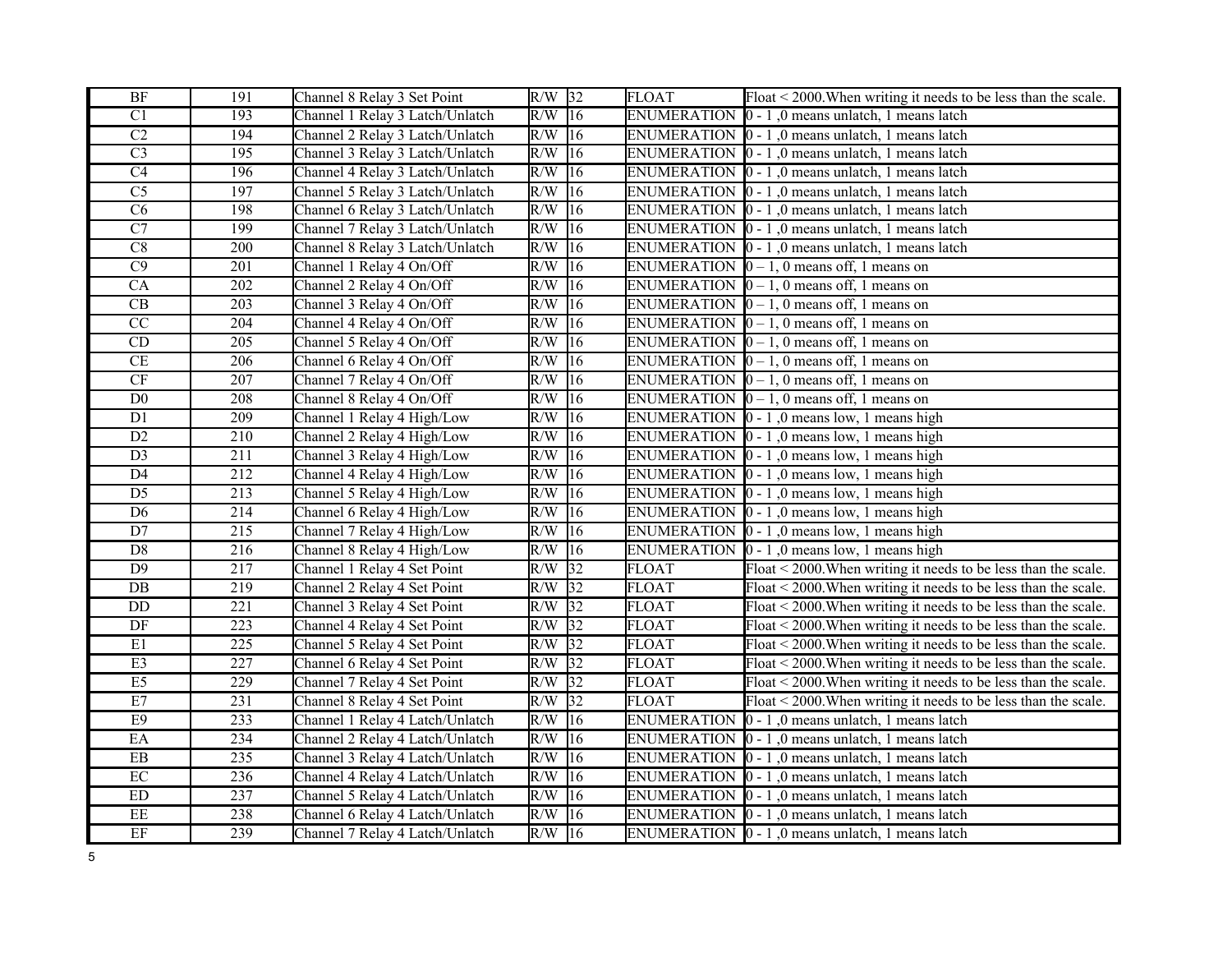| F <sub>0</sub>               | 240               | Channel 8 Relay 4 Latch/Unlatch | $R/W$ 16                |                         |                                 | ENUMERATION $\vert 0 - 1 \vert$ , 0 means unlatch, 1 means latch     |  |  |
|------------------------------|-------------------|---------------------------------|-------------------------|-------------------------|---------------------------------|----------------------------------------------------------------------|--|--|
| $\overline{F1}$              | 241               | Channel 1 Scale                 | $R/W$ 16                |                         | <b>INTEGER</b>                  | 0-2000. This is the scale of the sensor on this channel.             |  |  |
| F2                           | 242               | Channel 2 Scale                 | $R/W$ 16                |                         | <b>INTEGER</b>                  | 0-2000. This is the scale of the sensor on this channel.             |  |  |
| $\overline{F3}$              | 243               | Channel 3 Scale                 | R/W                     | 16                      | <b>INTEGER</b>                  | 0-2000. This is the scale of the sensor on this channel.             |  |  |
| F4                           | 244               | Channel 4 Scale                 | R/W                     | 16                      | <b>INTEGER</b>                  | 0-2000. This is the scale of the sensor on this channel.             |  |  |
| F <sub>5</sub>               | 245               | Channel 5 Scale                 | R/W                     | 16                      | <b>INTEGER</b>                  | 0-2000. This is the scale of the sensor on this channel.             |  |  |
| F <sub>6</sub>               | 246               | Channel 6 Scale                 | R/W                     | 16                      | <b>INTEGER</b>                  | 0-2000. This is the scale of the sensor on this channel.             |  |  |
| $\overline{F7}$              | 247               | Channel 7 Scale                 | R/W                     | 16                      | <b>INTEGER</b>                  | 0-2000. This is the scale of the sensor on this channel.             |  |  |
| F8                           | 248               | Channel 8 Scale                 | R/W                     | 16                      | <b>INTEGER</b>                  | 0-2000. This is the scale of the sensor on this channel.             |  |  |
| F9                           | 249               | Channel 1 Min Scale             | R/W                     | 16                      | <b>INTEGER</b>                  | -70-0. This is the bottom of the scale.                              |  |  |
| FA                           | 250               | Channel 2 Min Scale             | R/W                     | 16                      | <b>INTEGER</b>                  | -70-0. This is the bottom of the scale.                              |  |  |
| FB                           | 251               | Channel 3 Min Scale             | R/W                     | 16                      | <b>INTEGER</b>                  | -70-0. This is the bottom of the scale.                              |  |  |
| ${\rm FC}$                   | 252               | Channel 4 Min Scale             | R/W                     | 16                      | <b>INTEGER</b>                  | -70-0. This is the bottom of the scale.                              |  |  |
| FD                           | $\overline{253}$  | Channel 5 Min Scale             | $R/W$ 16                |                         | <b>INTEGER</b>                  | -70-0. This is the bottom of the scale.                              |  |  |
| $\overline{\text{FE}}$       | 254               | Channel 6 Min Scale             | $R/W$ 16                |                         | <b>INTEGER</b>                  | -70-0. This is the bottom of the scale.                              |  |  |
| $\overline{\text{FF}}$       | 255               | Channel 7 Min Scale             | $R/W$ 16                |                         | <b>INTEGER</b>                  | -70-0. This is the bottom of the scale.                              |  |  |
| 100                          | 256               | Channel 8 Min Scale             | $R/W$ 16                |                         | <b>INTEGER</b>                  | -70-0. This is the bottom of the scale.                              |  |  |
| <b>Modbus and Build Data</b> |                   |                                 |                         |                         |                                 |                                                                      |  |  |
| 1771                         | $\overline{6001}$ | <b>Modbus Address</b>           | $R/W$ 16                |                         | <b>INTEGER</b>                  | $1 - 247$                                                            |  |  |
| 1772                         | 6002              | Modbus Baud Rate                | $R/W$ 16                |                         | <b>INTEGER</b>                  | Valid Baud Rate. See below.                                          |  |  |
| 1773                         | 6003              | Month                           | $\overline{\mathrm{R}}$ | 16                      | <b>INTEGER</b>                  | $1 - 12$                                                             |  |  |
| 1774                         | 6004              | Day                             | $\overline{\mathsf{R}}$ | 16                      | <b>INTEGER</b>                  | $1 - 31$                                                             |  |  |
| 1775                         | 6005              | Year                            | $\overline{\mathbb{R}}$ | 16                      | <b>INTEGER</b>                  | $2009 -$                                                             |  |  |
| 1776                         | 6006              | Serial Number Character         | $\overline{\mathrm{R}}$ | 16                      | <b>ENUMERATION</b>              | 12 This is for the Letter "L" in the serial number.                  |  |  |
| 1777                         | 6007              | Serial Number                   | $\overline{\mathrm{R}}$ | $\overline{32}$         | <b>LONG INT</b>                 | $1 - 99999$                                                          |  |  |
|                              |                   |                                 |                         |                         | <b>Settings in Startup Menu</b> |                                                                      |  |  |
| 177C                         | 6012              | Relay 4 as Fault Relay          | R                       | 16                      |                                 | ENUMERATION $[0 - 1, 0$ means normal relay, 1 means Fault Relay      |  |  |
| 177D                         | 6013              | Relay 1 Fail Safe               | $\overline{\mathrm{R}}$ | $\overline{16}$         |                                 | ENUMERATION $\vert 0 - 1$ , 0 means not Fail Safe, 1 means Fail Safe |  |  |
| 177E                         | 6014              | Relay 2 Fail Safe               | $\overline{\mathrm{R}}$ | 16                      |                                 | ENUMERATION $\vert 0 - 1$ , 0 means not Fail Safe, 1 means Fail Safe |  |  |
| 177F                         | 6015              | Relay 3 Fail Safe               | $\overline{\mathrm{R}}$ | 16                      |                                 | ENUMERATION $[0 - 1, 0$ means not Fail Safe, 1 means Fail Safe       |  |  |
| 1780                         | 6016              | Relay 4 Fail Safe               | R                       | 16                      |                                 | ENUMERATION $\vert 0 - 1$ , 0 means not Fail Safe, 1 means Fail Safe |  |  |
| 1781                         | 6017              | Fault Terminal Fail Safe        | $\overline{\mathrm{R}}$ | 16                      |                                 | ENUMERATION $[0 - 1, 0$ means not Fail Safe, 1 means Fail Safe       |  |  |
|                              |                   |                                 |                         | <b>Diagnostics Data</b> |                                 |                                                                      |  |  |
| 2704                         | 9988              | Reset                           | $R/W$ 16                |                         | <b>INTEGER</b>                  | $0, 1$ . If user sets to 1, resets the unit.                         |  |  |
| 2705                         | 9989              | Serial Receive Good Count       | R                       | 16                      | <b>UINT</b>                     | $0 - 65535$                                                          |  |  |
| 2706                         | 9990              | Serial Receive Error Count      | $\overline{\mathrm{R}}$ | 16                      | <b>UINT</b>                     | $0 - 65535$                                                          |  |  |
| 2707                         | 9991              | Serial Transmit Good Count      | $\overline{\mathrm{R}}$ | 16                      | <b>UINT</b>                     | $0 - 65535$                                                          |  |  |
| 2708                         | 9992              | Serial Transmit Error Count     | $\overline{\mathrm{R}}$ | 16                      | <b>UINT</b>                     | $0 - 65535$                                                          |  |  |
| 2709                         | 9993              | Radio Receive Good Count        | $\overline{\mathrm{R}}$ | 16                      | <b>UINT</b>                     | $0 - 65535$                                                          |  |  |
| 270A                         | 9994              | Radio Receive Error Count       | R                       | 16                      | <b>UINT</b>                     | $0 - 65535$                                                          |  |  |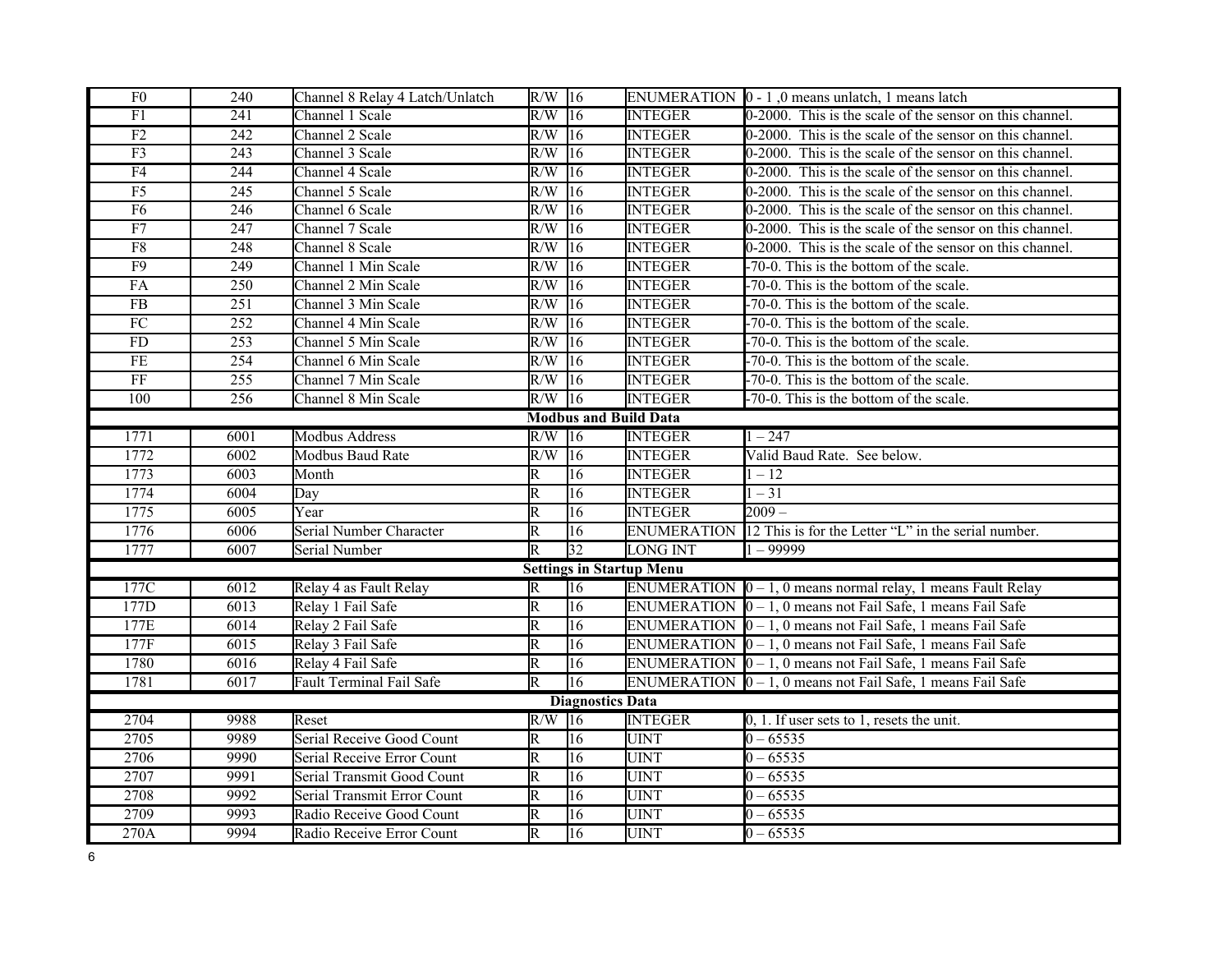| 270B | 9995 | Radio Transmit Good Count  | $\mathbb{R}$ | <b>UINT</b>  | $10 - 65535$ |
|------|------|----------------------------|--------------|--------------|--------------|
| 270C | 9996 | Radio Transmit Error Count | $\mathbb{R}$ | <b>UINT</b>  | $10 - 65535$ |
| 270D | 9997 | <b>Uptime Days</b>         | $\mathbb{R}$ | <b>IUINT</b> | $10 - 65535$ |
| 270E | 9998 | Uptime Hours               | $\mathbb{R}$ | <b>UINT</b>  | $10 - 65535$ |
| 270F | 9999 | <b>Uptime Minutes</b>      | $\mathbb{R}$ | <b>UINT</b>  | $10 - 65535$ |

| <b>OINORMAL</b><br>1 NULL<br>2 CALIBRATION<br>3 RELAY | <b>Valid Baud Rates</b> |
|-------------------------------------------------------|-------------------------|
|                                                       | 4800                    |
|                                                       | 9600                    |
|                                                       | 19200                   |
|                                                       |                         |
| <b>FAULT</b><br>4 Radio ADD                           | <b>FAULT</b>            |
| 5Diagnostic/Batt                                      | <b>ONONE</b>            |
| 6 Advanced Menu                                       | 1 <b>IN/A</b>           |
| 7 Admin Menu                                          | 2 Future Error          |

| Serial Number |                     |
|---------------|---------------------|
| <u>Char</u>   | Char                |
| 1             | Α                   |
|               | $\overline{2}$<br>B |
|               | 3<br>С              |
|               | D<br>4              |
|               | E<br>5              |
|               | F<br>6              |
| 7             | G                   |
|               | H<br>8              |
| 9             | I                   |
| 10            | J                   |
| 11            | K                   |
| 12            | L                   |
| 13            | M                   |
| 14            | N                   |
| 15            | O                   |
| 16            | P                   |
| 17            | Q                   |
| 18            | R                   |
| 19            | S                   |
| 20            | T                   |
| 21            | U                   |
| 22            | V                   |

| <b>Valid Baud Rates</b> |
|-------------------------|
| 4800                    |
| 9600                    |
| 9200                    |

| 4 Radio ADD         | FAULT | <b>FAULT</b>                                               |
|---------------------|-------|------------------------------------------------------------|
| 5Diagnostic/Batt    |       | 0NONE                                                      |
| 6 Advanced Menu     |       | $1$ N/A                                                    |
| 7 Admin Menu        |       | 2Future Error                                              |
|                     |       | 3 Future Error                                             |
|                     |       | 4N/A                                                       |
| Char                |       | 5N/A                                                       |
| A                   |       | 6N/A                                                       |
| $\overline{c}$<br>B |       | 7Future Error                                              |
| 3<br>C              |       | 8N/A                                                       |
| D                   |       | 9N/A                                                       |
| 5<br>Е              |       | 10 When Sensor is wired, it means no sensor is connected   |
| $6 \overline{}$     |       | 11 Future Error                                            |
| 7<br>G              |       | 12 Future Error                                            |
| 8<br>H              |       | 13 Unspecified Error on sensor unit. Shown only on Monitor |
| 9                   |       | $14$ <sub>N/A</sub>                                        |
| 10 <sub>l</sub>     |       | 15 Monitor Fault                                           |

| $\cdot$ $\cdot$ | $\cdot$ $\cdot$ |                             |  |
|-----------------|-----------------|-----------------------------|--|
| 12              |                 | <b>SENSOR TYPE</b>          |  |
| 13              | M               | <b>NUM</b><br><b>SENSOR</b> |  |
| 14              | N               | $0$ EC                      |  |
| 15              | $\Omega$        | $1$ IR                      |  |
| 16              | D               | 2 CB                        |  |
| 17              | Q               | 3MOS                        |  |
| 18              | R.              | 4PID                        |  |
| 19              | $\sim$          | 5TANK                       |  |
| 2이              |                 | $64 - 20$                   |  |
| 21              | U               | 7SWITCH                     |  |
| 22              |                 | 8Unknown                    |  |